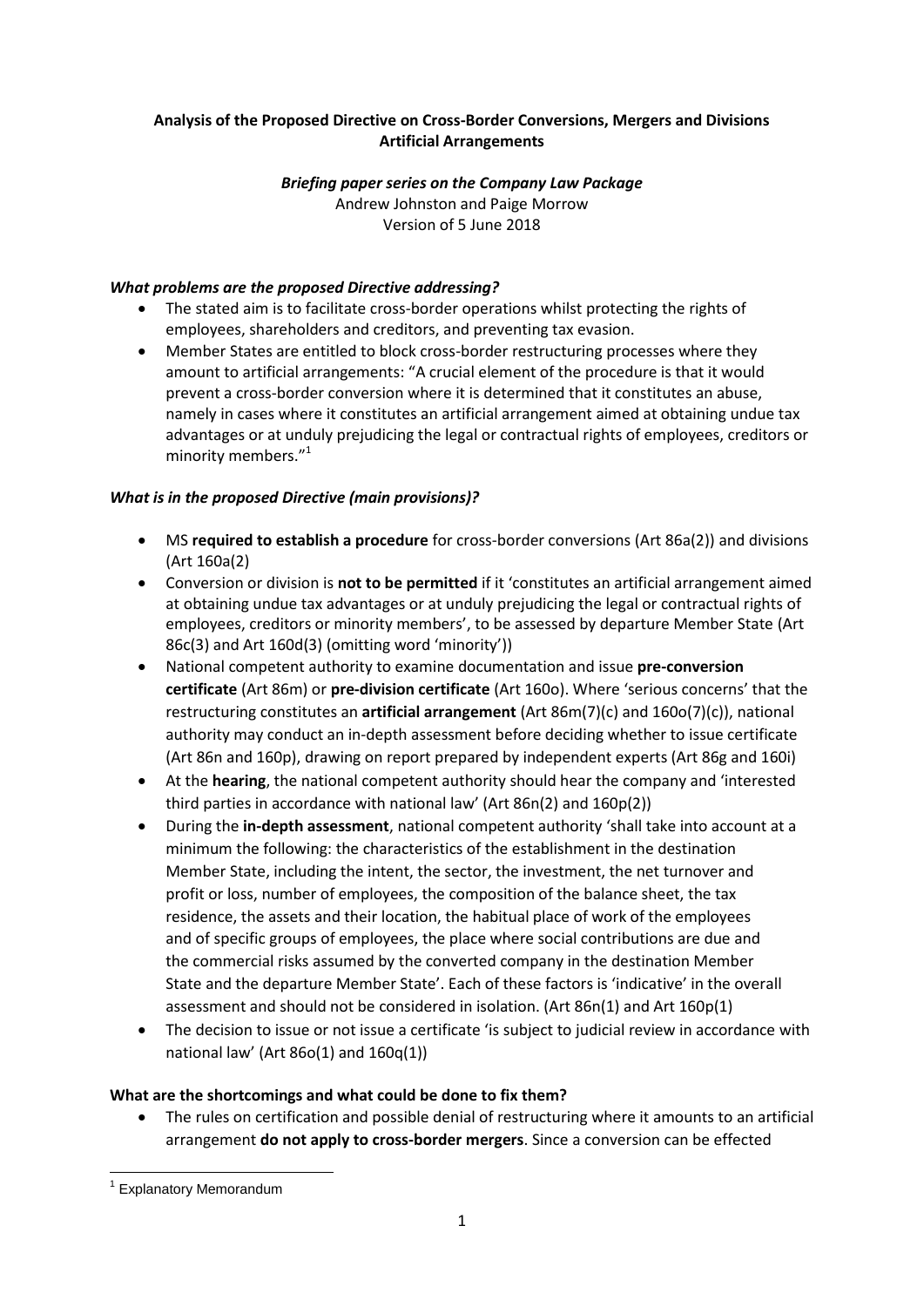(albeit at more cost) by merger into a shell company, this means the procedure can be bypassed. Whilst Member States could probably, under the case law of the CJEU, restrict cross-border mergers they consider to be artificial arrangements on a case-by-case basis, it would be desirable from the perspective of legal certainty for cross-border mergers to be subject to similar scrutiny.

### **Distinction between 'artificial arrangements' and letterbox companies**

- The directive's proposed rules in relation to 'artificial arrangements' will supersede the CJEU's *Cadbury Schweppes* decision regarding when MS are allowed to restrict the establishment of letterbox companies and allow MS to restrict conversions and divisions where these are being carried out with the intention of reducing the company's tax obligations to the origin MS.
- The directive attempts to prevent circumvention of future mandatory BLER by providing for negotiation where the company converting or dividing is at four fifths of the threshold for triggering employee representation in the departure MS, and the destination MS does not provide for the same level of participation (Art 86l(2) and 160n(2). We welcome this antiavoidance provision but have some concerns. In particular, it may have the effect of simply bringing forward in time the decision to restructure. The preamble should clarify that the intention is to allow MS to block restructuring where it is purely aimed at tax advantages or evading future BLER.

### **Recommendations**

- The Directive should be amended so that the 'artificial arrangements' procedure also applies to cross-border mergers
- The preamble should clarify that the directive is not intended to put downward pressure on national corporate tax rates, undermine national systems of taxation or the viability of mandatory BLER, which is fundamental to many MS systems of corporate governance. It is intended to facilitate freedom of establishment, which presupposes genuine economic activity in the destination MS. Where there is no such genuine economic activity, or where the intention is to reduce tax or evade BLER, MS may rule that the restructuring is an artificial arrangement and block it.
- The preamble should make it clear that the 'artificial arrangements' procedure is intended to protect the capacity of MS to impose tax and employee participation obligations on companies in the future. Member States should be allowed to block conversions, mergers and divisions where these amount to artificial arrangements entered into by businesses with the intention of undermining national rules relating to tax or employee participation by evading future obligations
- The preamble should state that the directive does not prejudice the rights of MS to impose BLER on companies which are incorporated in another MS but do not conduct genuine economic activity there.
- The Directive should guarantee specific third parties (including tax authorities, employee representatives, pension funds) input into in-depth assessments and the right to challenge certification decisions. These matters should not be left to national law.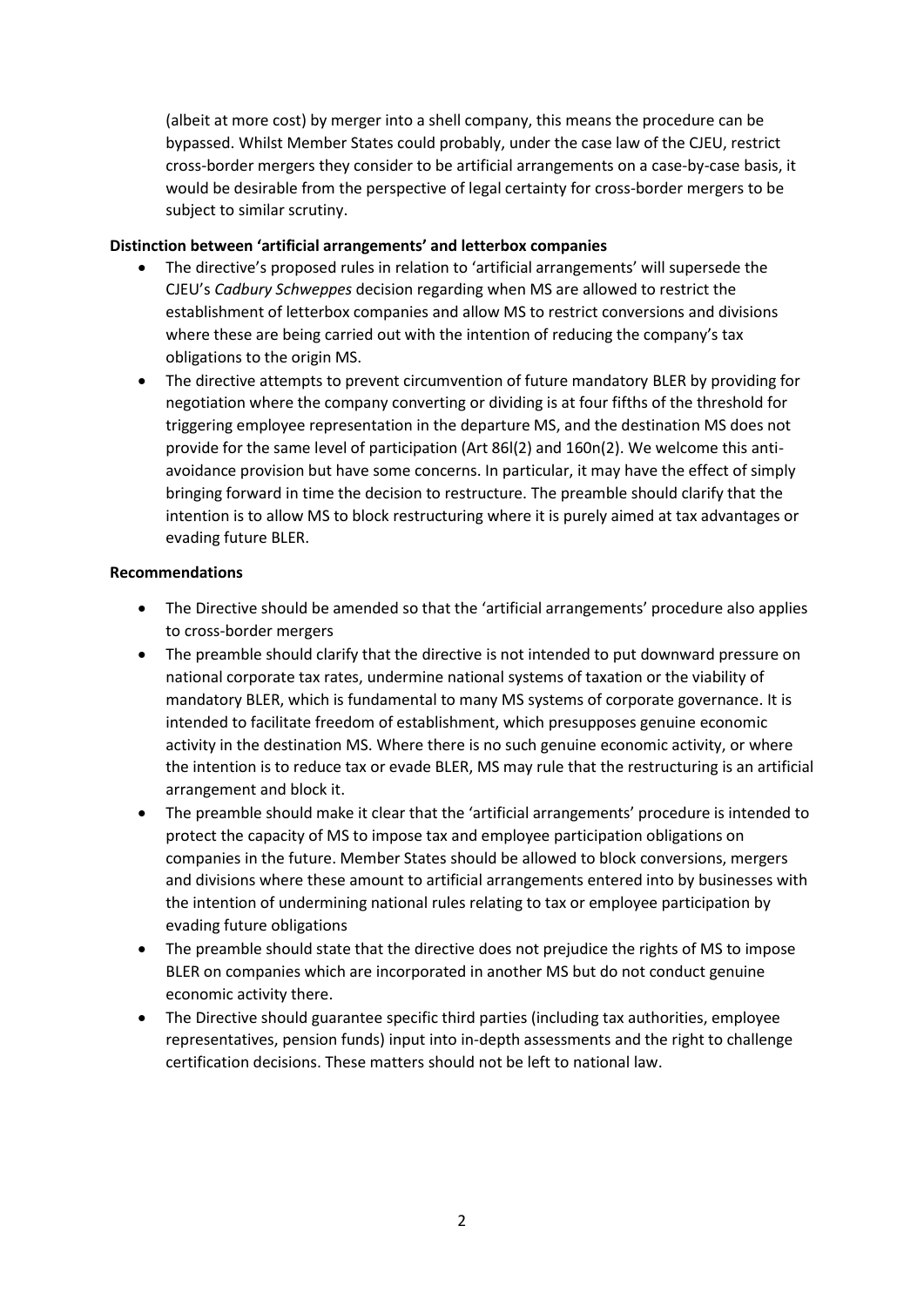## **Annex**

Extending the AA procedure to cross-border mergers will be opposed by business, which is already opposed to the procedure for examining conversions and divisions. However, it is essential that the framework for controlling AAs be extended to cross-border mergers:

- **Close a potential loophole:** companies can change their applicable law (or avoid the imposition of codetermination by going through a merger with a shell company in another Member State) without going through the scrutiny process for artificial arrangements
- **Greater clarity:** the case law of the CJEU has not considered the possibility of scrutinising cross-border mergers as artificial arrangements, and Member States (and trade unions) may not be aware that there is a possibility of challenging corporate restructures on this basis.

#### **Distinguishing letterbox companies from artificial arrangements**

- EU law protecting free movement rights has previously been highly tolerant of, and arguably encouraged, the establishment of letterbox/shell companies. Now, there is greater understanding and willingness to put in place restrictions (e.g. Posted Workers Dirctive).
- *Centros* and *Cadbury Schweppes* are not easy to reconcile, not least because *Centros* states that a decision to incorporate in the MS 'whose rules of company law seem to him the least restrictive… cannot, in itself, constitute an abuse of the right of establishment' (*Centros*, para 27).
- The *Centros* case law deals with establishment of a new company, and third parties are free to decide whether to deal with it or not. *Polbud* goes further, because it deals with the conversion of an existing company, and the MS of origin can justify restricting the exercise of the right in order to protect overriding requirements relating to the public interest (paras 54 and 58). As noted in the briefing paper on corporate governance implications, the Directive presumably supersedes the possibility of justifying blanket restrictions on the grounds of protecting existing shareholder, creditor and employee rights.
- However, CJEU case law is clear that MS are permitted to adopt measures to prevent nationals from evading domestic legislation (*Polbud* at para. 39, citing to *Centros, Inspire Art*).The provisions relating to 'artificial arrangements' allow MS to take account of the effect of the restructuring on the future imposition of regulatory obligations on the company. This is most relevant to future tax obligations and future employee participation obligations. They will supersede the existing case law, which allows MS to justify such measures, replacing it with the procedures set out in the Directive.
- In terms of the existing case law, *Cadbury Schweppes* allows MS to restrict freedom of establishment on a case-by-case basis to prevent the use of EU rights to create 'wholly artificial arrangements which do not reflect economic reality, with a view to escaping the tax normally due on the profits generated by activities carried out on national territory' (CS, para 55). The MS should establish 'a subjective element consisting in the intention to obtain a tax advantage' and 'objective circumstances showing that… the objective pursued by freedom of establishment [pursuit of genuine economic activity in the host Member State]… has not been achieved' (CS, para 64). In assessing whether there is genuine economic activity, the MS should base their finding on 'objective factors which are ascertainable by third parties with regard, in particular, to the extent to which [the company] physically exists in terms of premises, staff and equipment'. Where the MS concludes that [the company] is 'a fictitious establishment not carrying out any genuine economic activity in the territory of the host Member State, [the company]… must be regarded as having the characteristics of a wholly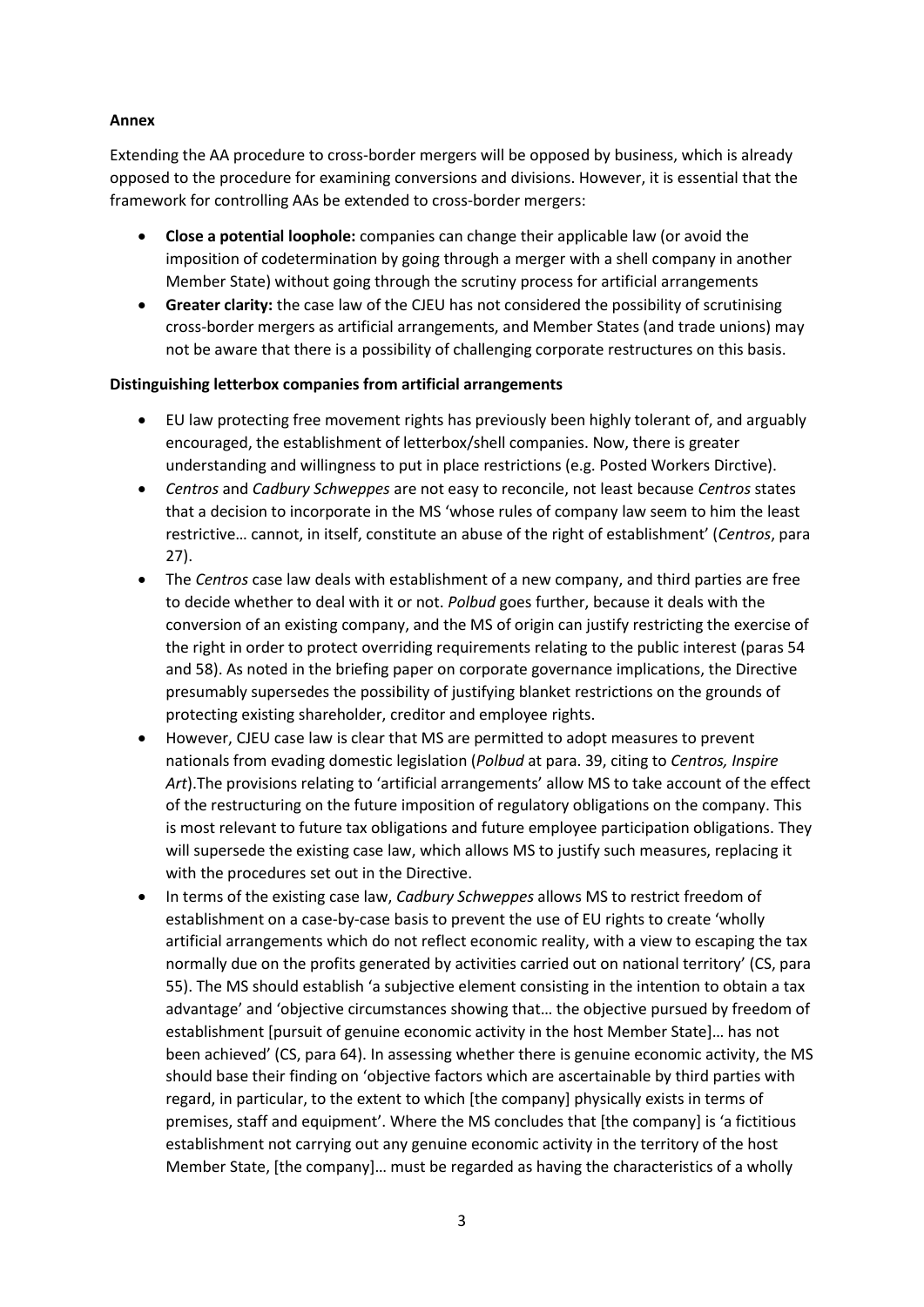artificial arrangement. That could be so in particular in the case of a 'letterbox' or 'front' subsidiary' (CS, para 67-8)

- The AA procedure for in-depth review is in line with the CJEU *Cadbury Schweppes* case law, namely the requirement of subjective intention and objective lack of genuine economic activity.
- It would arguably also be open to MS to restrict conversions and divisions on the grounds of 'artificial arrangements' where the intention is to evade **future employee participation**. However, there are no cases which establish this (the *Cadbury Schweppes* line of cases is concerned with tax obligations), and it is not clear on the face of the directive.<sup>2</sup>

## **Recommendations**

- The Directive should be amended so that the 'artificial arrangements' procedure also applies to cross-border mergers
- The preamble should clarify that the directive is not intended to put downward pressure on national corporate tax rates, undermine national systems of taxation or the viability of mandatory BLER, which is fundamental to many MS systems of corporate governance. It is intended to facilitate freedom of establishment, which presupposes genuine economic activity in the destination MS. Where there is no such genuine economic activity, or where the intention is to reduce tax or evade BLER, MS may rule that the restructuring is an artificial arrangement and block it.
- The preamble should state that the directive sets out the process by which exercises of rights should be evaluated in order to ascertain whether they amount to artificial arrangements, and supersedes the possibility of MS justifying restrictions on freedom of establishment on the grounds of abuse of rights
- The preamble should make it clear that the 'artificial arrangements' procedure is intended to protect the capacity of MS to impose tax and employee participation obligations on companies in the future. Member States should be allowed to block conversions, mergers and divisions where these amount to artificial arrangements entered into by businesses with the intention of undermining national rules relating to tax or employee participation by evading future obligations
- The preamble should state that the directive does not prejudice the rights of MS to impose BLER on companies which are incorporated in another MS but do not conduct genuine economic activity there. [\*\*We need to consider whether this should be included in the main body of the directive and/or offer some definitions of how much activity is required. In this note we have tried to steer clear of the real seat rule debate for the purposes of brevity, but the essence of this suggestion is to allow MS to regulate companies' whose economic and operational centre of gravity is within their jurisdiction]
- The Commission should publish additional guidance or secondary legislation detailing how the various matters listed in the Directive should be weighted by the Member States, and ideally giving examples.

 $\overline{a}$  $2$  Para 1.4.5 of the Impact Assessment expresses concern that procedure does 'not lead to abuse, including a proliferation of "letter-box" companies for abusive purposes such as for avoiding labour standards or social security payments as well as aggressive tax planning. Therefore, the connection that the converting company's business activity has with the new MS is crucial.' At 1.14.5.2, the IA states that conversion should not be blocked if 'company planning to move to another MS for genuine business reasons.'